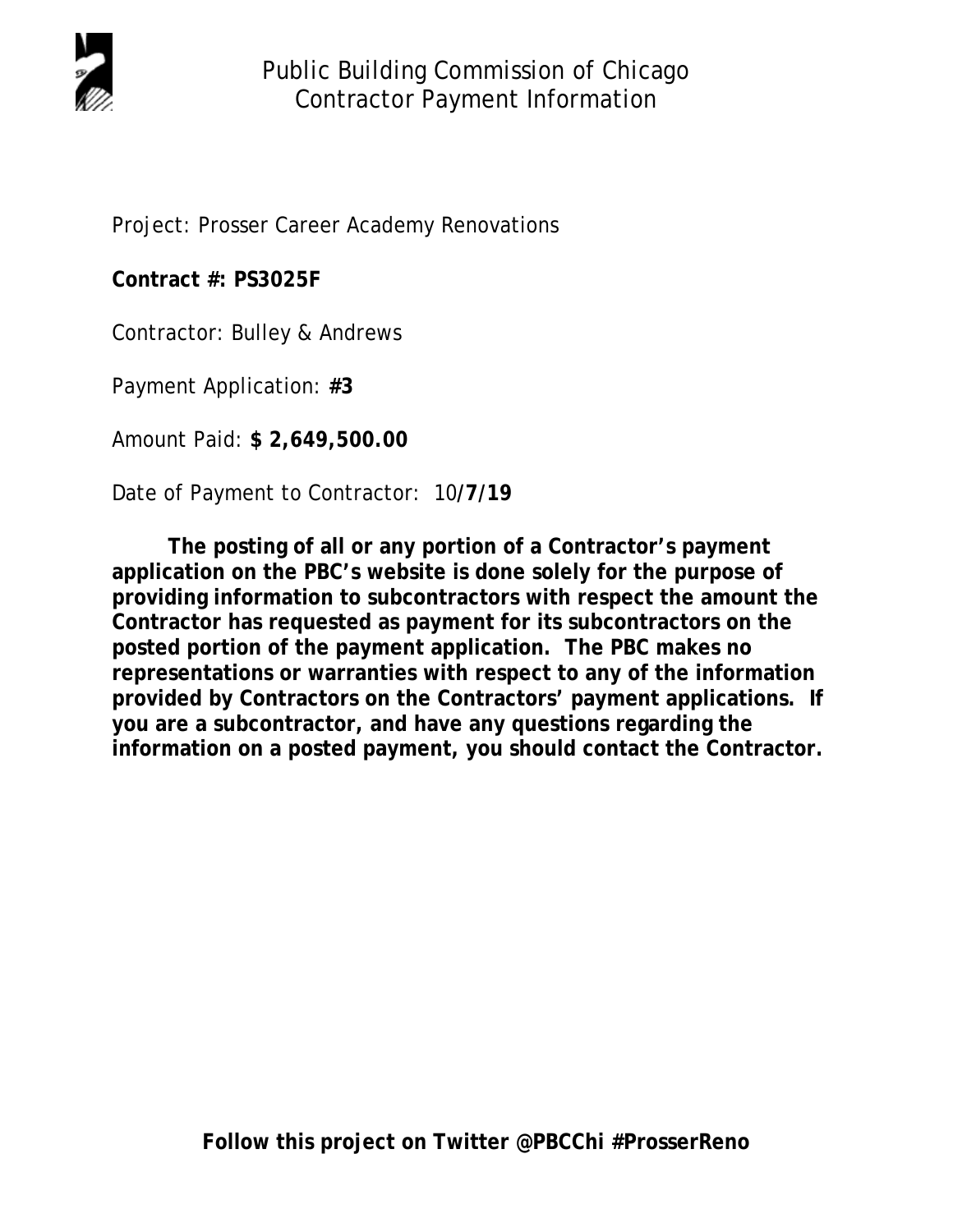#### **PUBLIC BUILDING COMMISSION OF CHICAGO**

#### **EXHIBIT A**

### **CONTRACTOR'S SWORN STATEMENT AND AFFIDAVIT FOR PARTIAL PAYMENT (1 of 2)**

|                     |                                                                                                                                                                                                                                                                                                                                                                                                                                           | CONTRACTOR BULLEY & ANDREWS, LLC.<br>Project Name PROSSER CAREER ACADEMY CTE                                                                    |                             |               |                       |                  |                            |              |               |            |                      |                |                   |
|---------------------|-------------------------------------------------------------------------------------------------------------------------------------------------------------------------------------------------------------------------------------------------------------------------------------------------------------------------------------------------------------------------------------------------------------------------------------------|-------------------------------------------------------------------------------------------------------------------------------------------------|-----------------------------|---------------|-----------------------|------------------|----------------------------|--------------|---------------|------------|----------------------|----------------|-------------------|
| PBC Project # 05375 |                                                                                                                                                                                                                                                                                                                                                                                                                                           |                                                                                                                                                 |                             |               |                       |                  |                            |              |               |            |                      |                |                   |
|                     |                                                                                                                                                                                                                                                                                                                                                                                                                                           |                                                                                                                                                 |                             |               |                       |                  |                            |              |               |            |                      |                |                   |
| Job Location        | 2148 N. LONG AVE CHICAGO, IL 60639                                                                                                                                                                                                                                                                                                                                                                                                        |                                                                                                                                                 |                             |               |                       |                  |                            |              |               |            |                      |                |                   |
| Owner               | Public Building Commission of Chicago                                                                                                                                                                                                                                                                                                                                                                                                     |                                                                                                                                                 |                             |               |                       |                  | APPLICATION FOR PAYMENT #3 |              |               |            |                      |                |                   |
|                     |                                                                                                                                                                                                                                                                                                                                                                                                                                           |                                                                                                                                                 |                             |               |                       |                  |                            |              |               |            |                      |                |                   |
|                     | STATE OF ILLINOIS }<br>SS<br>COUNTY OF COOK                                                                                                                                                                                                                                                                                                                                                                                               |                                                                                                                                                 |                             |               |                       |                  |                            |              |               |            |                      |                |                   |
|                     | The affiant, being first duly sworn on oath, deposes and says that he/she is CFO / VICE PRESIDENT, of BULLEY & ANDREWS, LLC, an Illinois corporation, and duly authorized to make this Affidavit in behalf of said<br>corporation, and individually; that he/she is well acquainted with the facts herein set forth and that said corporation is the Contractor with the PUBLIC BUILDING COMMISSION OF CHICAGO, Owner, under Contract No. |                                                                                                                                                 |                             |               |                       |                  |                            |              |               |            |                      |                |                   |
|                     | PS3025F dated the 13th day of February, 2019, for the following project:                                                                                                                                                                                                                                                                                                                                                                  |                                                                                                                                                 |                             |               |                       |                  |                            |              |               |            |                      |                |                   |
|                     | PROSSER CAREER ACADEMY CTE - RENOVATION WORK                                                                                                                                                                                                                                                                                                                                                                                              |                                                                                                                                                 |                             |               |                       |                  |                            |              |               |            |                      |                |                   |
|                     |                                                                                                                                                                                                                                                                                                                                                                                                                                           |                                                                                                                                                 |                             |               |                       |                  |                            |              |               |            |                      |                |                   |
|                     |                                                                                                                                                                                                                                                                                                                                                                                                                                           | under the terms of said Contract;<br>that the following statements are made for the purpose of procuring a partial payment of<br>\$2,649,500.00 |                             |               |                       |                  |                            |              |               |            |                      |                |                   |
|                     | That the work for which payment is requested has been completed, free and clear of any and all claims, liens, charges, and expenses of any kind or nature whatsoever, and in full compliance with the                                                                                                                                                                                                                                     |                                                                                                                                                 |                             |               |                       |                  |                            |              |               |            |                      |                |                   |
|                     | contract documents and the requirements of said Owner under them. That for the purposes of said contract, the following persons have been contracted with, and have furnished or prepared<br>materials, equipment, supplies, and services for, and having done labor on said improvement. That the respective amounts set forth opposite their names is the full amount of money due and to                                               |                                                                                                                                                 |                             |               |                       |                  |                            |              |               |            |                      |                |                   |
|                     | become due to each of them respectively. That this statement is a full, true, and complete statement of all such persons and of the full amount now due and the amount heretofore paid to each of them<br>for such labor, materials, equipment, supplies, and services, furnished or prepared by each of them to or on account of said work, as stated:                                                                                   |                                                                                                                                                 |                             |               |                       |                  |                            |              |               |            |                      |                |                   |
|                     |                                                                                                                                                                                                                                                                                                                                                                                                                                           |                                                                                                                                                 |                             |               |                       |                  |                            |              |               |            |                      |                |                   |
|                     |                                                                                                                                                                                                                                                                                                                                                                                                                                           |                                                                                                                                                 |                             |               |                       |                  |                            |              |               |            |                      |                |                   |
|                     |                                                                                                                                                                                                                                                                                                                                                                                                                                           |                                                                                                                                                 |                             |               |                       | -Work Completed- |                            |              |               |            |                      |                |                   |
| ITEM#               | Subcontractor Name & Address                                                                                                                                                                                                                                                                                                                                                                                                              | Type of Work                                                                                                                                    | Original contract<br>amount | Change Orders | Adjusted Contract Amt | % Complete       | Previous                   | Current      | Total to date | retainage  | net previous billing | net amount due | remaining to bill |
| 01000               | <b>BULLEY &amp; ANDREWS</b>                                                                                                                                                                                                                                                                                                                                                                                                               | <b>GENERAL CONDITIONS</b>                                                                                                                       | 398,260.00                  | 4,975.52      | 403,235.52            | 58%              | 161,300.00                 | 71,062.00    | 232,362.00    | 23,236.20  | 145,170.00           | 63,955.80      | 194,109.72        |
| 01520               | <b>BULLEY &amp; ANDREWS</b>                                                                                                                                                                                                                                                                                                                                                                                                               | P&P BOND                                                                                                                                        | 69,816.26                   |               | 69,816.26             | 100%             | 69,816.26                  | 0.00         | 69,816.26     | 6,981.63   | 62,834.63            | 0.00           | 6,981.63          |
| 01701               | <b>BULLEY &amp; ANDREWS</b>                                                                                                                                                                                                                                                                                                                                                                                                               | PRECON SERVICES                                                                                                                                 | 100,000.00                  |               | 100,000.00            | 100%             | 100,000.00                 | 0.00         | 100,000.00    | 10,000.00  | 90,000.00            | 0.00           | 10,000.00         |
| 01990               | <b>BULLEY &amp; ANDREWS</b>                                                                                                                                                                                                                                                                                                                                                                                                               | PBC ALLOWANCES                                                                                                                                  | 210,000.00                  |               | 210,000.00            | 0%               | 0.00                       | 0.00         | 0.00          | 0.00       | 0.00                 | 0.00           | 210,000.00        |
| 01991               | <b>BULLEY &amp; ANDREWS</b>                                                                                                                                                                                                                                                                                                                                                                                                               | CM CONTINGENCY                                                                                                                                  | 200,000.00                  | (89,042.91)   | 110,957.09            | 0%               | 0.00                       | 0.00         | 0.00          | 0.00       | 0.00                 | 0.00           | 110,957.09        |
| 01992               | <b>BULLEY &amp; ANDREWS</b>                                                                                                                                                                                                                                                                                                                                                                                                               | PBC CONTINGENCY                                                                                                                                 | 450,000.00                  |               | 450,000.00            | 0%               | 0.00                       | 0.00         | 0.00          | 0.00       | 0.00                 | 0.00           | 450,000.00        |
| 02001S              | MILBURN, LLC                                                                                                                                                                                                                                                                                                                                                                                                                              | DEMOLITION                                                                                                                                      | 889,800.00                  |               | 889,800.00            | 100%             | 889,800.00                 | 0.00         | 889,800.00    | 88,980.00  | 800,820.00           | 0.00           | 88,980.00         |
| 02002               | <b>BULLEY &amp; ANDREWS</b>                                                                                                                                                                                                                                                                                                                                                                                                               | DEMO / ABATEMENT OT                                                                                                                             | 0.00                        | 0.00          | 0.00                  | 0%               | 0.00                       | 0.00         | 0.00          | 0.00       | 0.00                 | 0.00           | 0.00              |
| 04000S              | A HORN, INC                                                                                                                                                                                                                                                                                                                                                                                                                               | MASONRY                                                                                                                                         | 525,900.00                  | 5,070.00      | 530,970.00            | 94%              | 136,270.00                 | 364,700.00   | 500,970.00    | 50,097.00  | 122,643.00           | 328,230.00     | 80,097.00         |
| 05000S              | <b>SG KRAUSS CO</b>                                                                                                                                                                                                                                                                                                                                                                                                                       | STRUCTURAL STEEL                                                                                                                                | 657,552.00                  |               | 657,552.00            | 79%              | 261,752.00                 | 260,500.00   | 522,252.00    | 52,225.20  | 235,576.80           | 234,450.00     | 187,525.20        |
| 06000               | <b>BULLEY &amp; ANDREWS</b>                                                                                                                                                                                                                                                                                                                                                                                                               | <b>GENERAL TRADES</b>                                                                                                                           | 792,117.00                  |               | 792,117.00            | 46%              | 141,000.00                 | 224,000.00   | 365,000.00    | 36,500.00  | 126,900.00           | 201,600.00     | 463,617.00        |
| 07000S              | A-1 ROOFING CO                                                                                                                                                                                                                                                                                                                                                                                                                            | <b>ROOFING</b>                                                                                                                                  | 175,600.00                  |               | 175,600.00            | 75%              | 0.00                       | 131,950.00   | 131,950.00    | 13,195.00  | 0.00                 | 118,755.00     | 56,845.00         |
| 09000S              | H&P CONTRACTOR, INC                                                                                                                                                                                                                                                                                                                                                                                                                       | DRYWALL & CEILINGS                                                                                                                              | 325,500.00                  |               | 325,500.00            | 91%              | 100,450.00                 | 196,350.00   | 296,800.00    | 29,680.00  | 90,405.00            | 176,715.00     | 58,380.00         |
| 09600S              | MR. DAVID'S FLOORING INT'L FLOORING                                                                                                                                                                                                                                                                                                                                                                                                       |                                                                                                                                                 | 670,740.00                  |               | 670,740.00            | 0%               | 0.00                       | 0.00         | 0.00          | 0.00       | 0.00                 | 0.00           | 670,740.00        |
| 09900S              | ALL-TECH DECORATING CO                                                                                                                                                                                                                                                                                                                                                                                                                    | PAINTING                                                                                                                                        | 172,800.00                  |               | 172,800.00            | 24%              | 0.00                       | 41,340.00    | 41,340.00     | 4,134.00   | 0.00                 | 37,206.00      | 135,594.00        |
| 11100S              | <b>GREAT LAKES WEST</b>                                                                                                                                                                                                                                                                                                                                                                                                                   | KITCHEN EQUIPMENT                                                                                                                               | 226,441.00                  |               | 226,441.00            | 0%               | 0.00                       | 0.00         | 0.00          | 0.00       | 0.00                 | 0.00           | 226,441.00        |
| 15000S              | AMBER MECHANICAL                                                                                                                                                                                                                                                                                                                                                                                                                          | MECHANICAL                                                                                                                                      | 2,290,000.00                | 2,730.00      | 2,292,730.00          | 37%              | 333,650.00                 | 515,300.00   | 848,950.00    | 84,895.00  | 300,285.00           | 463,770.00     | 1,528,675.00      |
| 15400S              | <b>TERRY PLUMBING</b>                                                                                                                                                                                                                                                                                                                                                                                                                     | PLUMBING                                                                                                                                        | 616,895.00                  | 4,134.00      | 621,029.00            | 79%              | 239,834.00                 | 252,900.00   | 492,734.00    | 49,273.00  | 215,851.00           | 227,610.00     | 177,568.00        |
| 16000S              | FITZGERALDS ELECTRICAL                                                                                                                                                                                                                                                                                                                                                                                                                    | ELECTRICAL                                                                                                                                      | 2,007,650.00                | 72,133.39     | 2,079,783.39          | 71%              | 657,612.33                 | 811,148.06   | 1,468,760.39  | 146,876.04 | 591,851.10           | 730,033.25     | 757,899.04        |
| 81999               | <b>BULLEY &amp; ANDREWS</b>                                                                                                                                                                                                                                                                                                                                                                                                               | <b>GENERAL LIABILITY INS.</b>                                                                                                                   | 237,376.39                  |               | 237,376.39            | 100%             | 237,376.39                 | 0.00         | 237,376.39    | 23,737.64  | 213,638.75           | 0.00           | 23,737.64         |
| 83000               | <b>BULLEY &amp; ANDREWS</b>                                                                                                                                                                                                                                                                                                                                                                                                               | <b>FFF</b>                                                                                                                                      | 283,552.35                  |               | 283,552.35            | 57%              | 86,139.02                  | 74,749.94    | 160,888.96    | 16,189.29  | 77,524.72            | 67,174.95      | 138,852.68        |
| <b>SUBTOTAL</b>     |                                                                                                                                                                                                                                                                                                                                                                                                                                           |                                                                                                                                                 | 11,300,000.00               | 0.00          | 11,300,000.00         | 56.27%           | 3,415,000.00               | 2,944,000.00 | 6,359,000.00  | 636,000.00 | 3,073,500.00         | 2,649,500.00   | 5,577,000.00      |